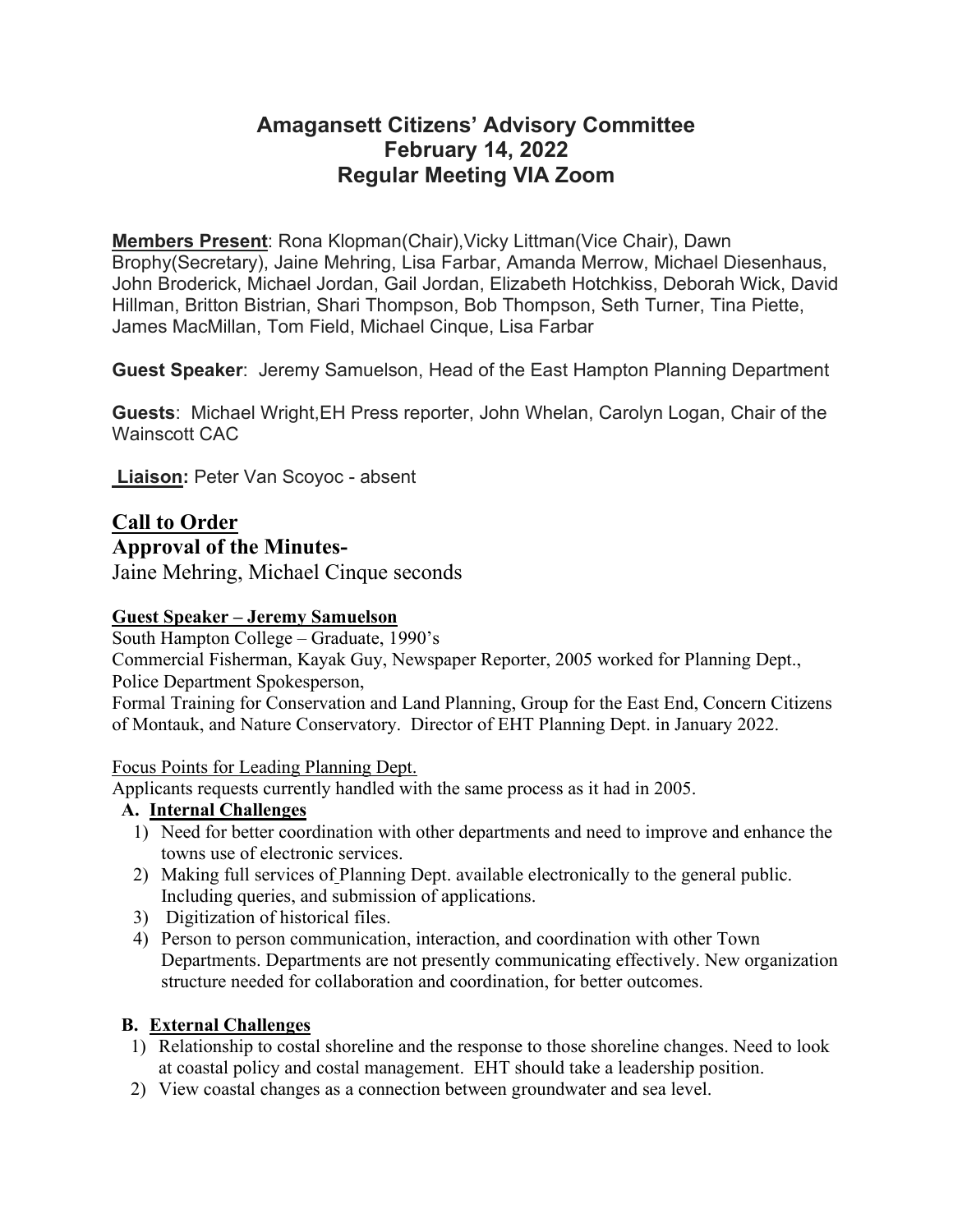Guidelines need to be updated.

### C) **Affordable Housing**

Affordable Housing is at a break point for basic core services provided by community. Town needs the ability to hire and obtain people. People are either leaving or living elsewhere. Need to move affordable housing to list of concerns – acute crisis. Need to look at allowing private sector to help solve housing problem.

Code Updates: A living document. Where do we need to give the code a fresh look. Asking departments where we need stronger and better code that enhances protections. What areas are code restrictions not servicing the town well with undesirable consequences?

## D) **Conversation topics with ACAC**

Planning Department infrastructure – currently have 3 openings. Senior land planner and 2 administrative positions. Will be posting positions, but salaries and housing impedes hiring. Natural resources, land planning, geography, hard sciences are educational requirements.

Inter – departmental coordination is important. Code issues affect applications. Current Code sometime prevents denial of an applications that a dept. would like to deny, and/or sometimes they would like to approve.

Code thoughts: Create separate entity for the review of wireless telecommunication applications which create huge workload on departments with administrative requirements.

Revised version of Accessory unit legislation within the code put strict number of units for each school district to control density. Limit is 20 units. This code hurts affordable housing initiatives. Need to look at bringing additional units on appropriate private property.

#### ACAC membership concerns:

Water, Septic and traffic congestion including the 50 Commercial units in Wainscot. Indian Wells Beach sidewalk converted to parking. Supporting Net Zero for future affordable housing. Procedure clarifications to help the community navigate process between planning and building department. Development not being thought of in a comprehensive way esp. where natural resources is concerned. Can these certain areas be designated right to the planning dept. for Natural Resource Special Permits.

#### **Updates:**

#### **Mail Delivery:**

Jim MacMillan reported that the Post Office is reviewing our petition.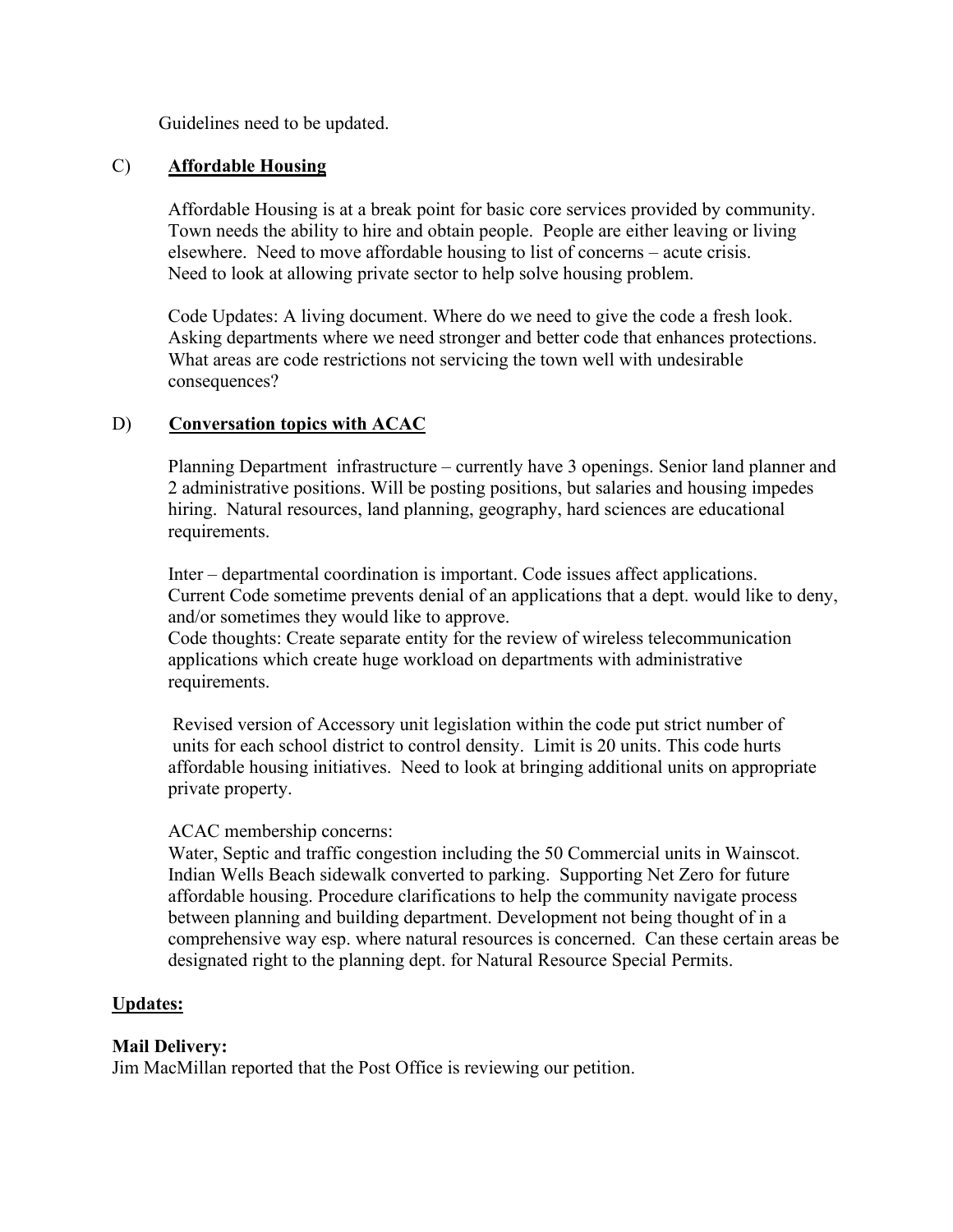## **Amagansett Lighting Sub - Committee**

Rona Klopman Michael Cinque Dawn Brophy Gail Jordon David Hillman John Broderick, Chair of Lighting Committee James MacMillan Susan Harder – Advisor

Sub-Committee members have gone out to community members asking about lighting. Concerns target area from Brents to Saint Michaels to Gansett Meadows. Safety is main concern. Library patrons complain about parking lot and drivers cannot see pedestrians. Ascetics are a concern as we would like consistency. Much bigger task then we first thought. Need to start from scratch. Need support from ACAC and guidance from our Liaison – Peter. Planning Dept. input will be essential.

#### **Seth Turner –**

Housing Committee forum– will be gathering data from where their employees are coming from and asking if they want to live locally etc.

Mid – Winter recess – coming up.

Covid-19 - hoping that we can begin to return to normal condition in March. Still many legal changes from NYS and CDC and accolades to the Amagansett School Board Volunteer members for the time that has been put into keeping up with changes.

**Michael Cinque Amagansett Fire Dept EMS – no report**

#### **Zoning and ZBA**

**Jane Mehring** – January 11<sup>th</sup> meeting. A new development on Bayview. New applications on 16 Dolphin Drive, in the White Sands Community, for next meeting. Asking for NRSP.

#### **New Business:**

New parking proposal for Indian Wells Beach area. Need more information to comment with recommendations.

**March Guest Speakers**: **Carolyn Logan, Chair of Wainscott CAC and Sarah Davidson, Georgica Pond Foundation concerning Sand Pit Property and development of 50 lots. Adjournment.**

John Broderick approves and Jaine Mehring seconds.